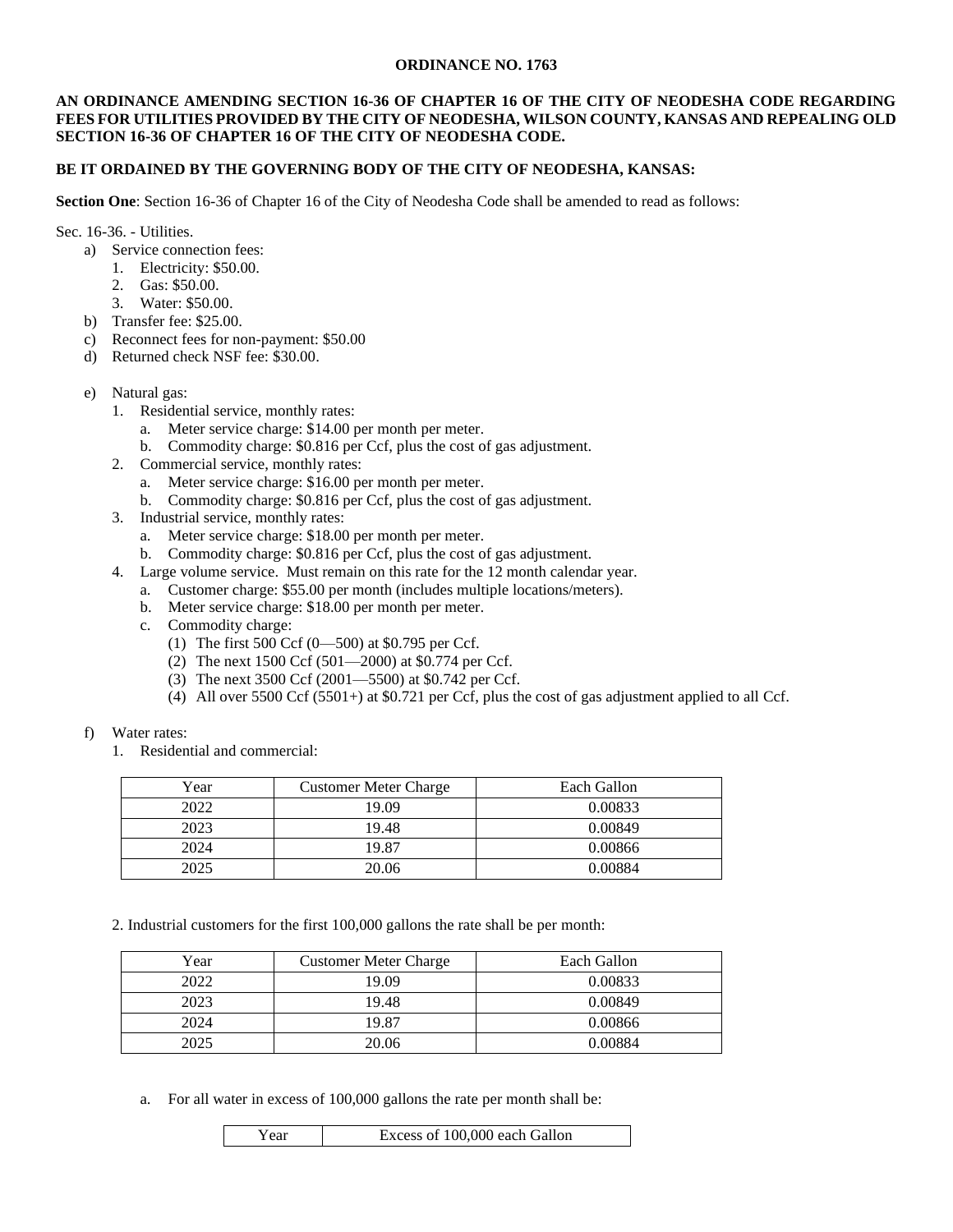| 2022 | 0.00714 |
|------|---------|
| 2023 | 0.00728 |
| 2024 | 0.00743 |
| 2025 | 0.00758 |

2. Bulk water sales at Water Plant:

a. 90 gallons for \$1.00

3. Customers outside of City limits:

| Year | <b>Customer Meter Charge</b> | Each Gallon |
|------|------------------------------|-------------|
| 2022 | 23.87                        | 0.01041     |
| 2023 | 24.35                        | 0.01062     |
| 2024 | 24.83                        | 0.01083     |
| 2025 | 25.33                        | 0.01105     |

- 4. Water reconnect fees when service is terminated for violating water supply emergency restrictions:
	- 1. First reconnection: \$50.00.
	- 2. Second reconnection: \$200.00.
	- 3. Third reconnection: \$300.00.
- 5. Water backflow preventer testing fees.
	- 1. First unit \$150.00; additional units \$100.00 each.
	- 2. Re-testing: \$100.00 per unit.

# g) Electric rates.

- 1. Residential and Urban Customers:
	- a. Customer charge: \$7.00 per month per meter.
	- b. Energy: \$0.083 per kWh.
	- c. Minimum: The customer charge.
- 2. Commercial Customers:
	- a. Customer charge: \$7.50 per month per meter.
	- b. Energy: \$0.083 per kWh.
	- c. Minimum: The customer charge.
- 3. Industrial Customers:
	- a. Customer charge: \$75.00 per month per meter.
	- b. Energy: \$0.075 per kWh.
	- c. Minimum: The customer charge.
- 4. Large volume industrial customer rate: Large volume industrial customers shall be billed at the rate of \$0.06 per kWh for any monthly usage that exceeds 200,000 kilowatt-hours. During those months when usage exceeds 400,000 kilowatt-hours, the large volume industrial customer shall be billed at the rate of \$0.06 per kWh for all usage, and in no case shall be lower than the city's actual cost to purchase power. Large volume rates shall be subject to the same cost adjustment as all other electric rates. The rates set forth in this section are based on a standard base cost of \$0.045 per kWh.
- 5. Hi-Lighters:
	- a. Installation charge: \$150.00.
	- b. Installation charge with installation of pole: \$450.00
	- c. Monthly charge: \$7.50.

#### h) Sewer Rates:

1. Residential/Commercial/Industrial:

| Year | <b>Customer Meter Charge</b> | Each Gallon |
|------|------------------------------|-------------|
| 2022 | 21.32                        | 0.00438     |
| 2023 | 21.53                        | 0.00442     |
| 2024 | 21.75                        | 0.00446     |
| 2025 | 21.97                        | 0.00450     |

a. For residential customers the monthly user charge will be based on the average monthly water usage during the months of December, January and February. If a residential customer has not established an average for December, January and February, his monthly user charge shall be the median charge of all other residential contributors.